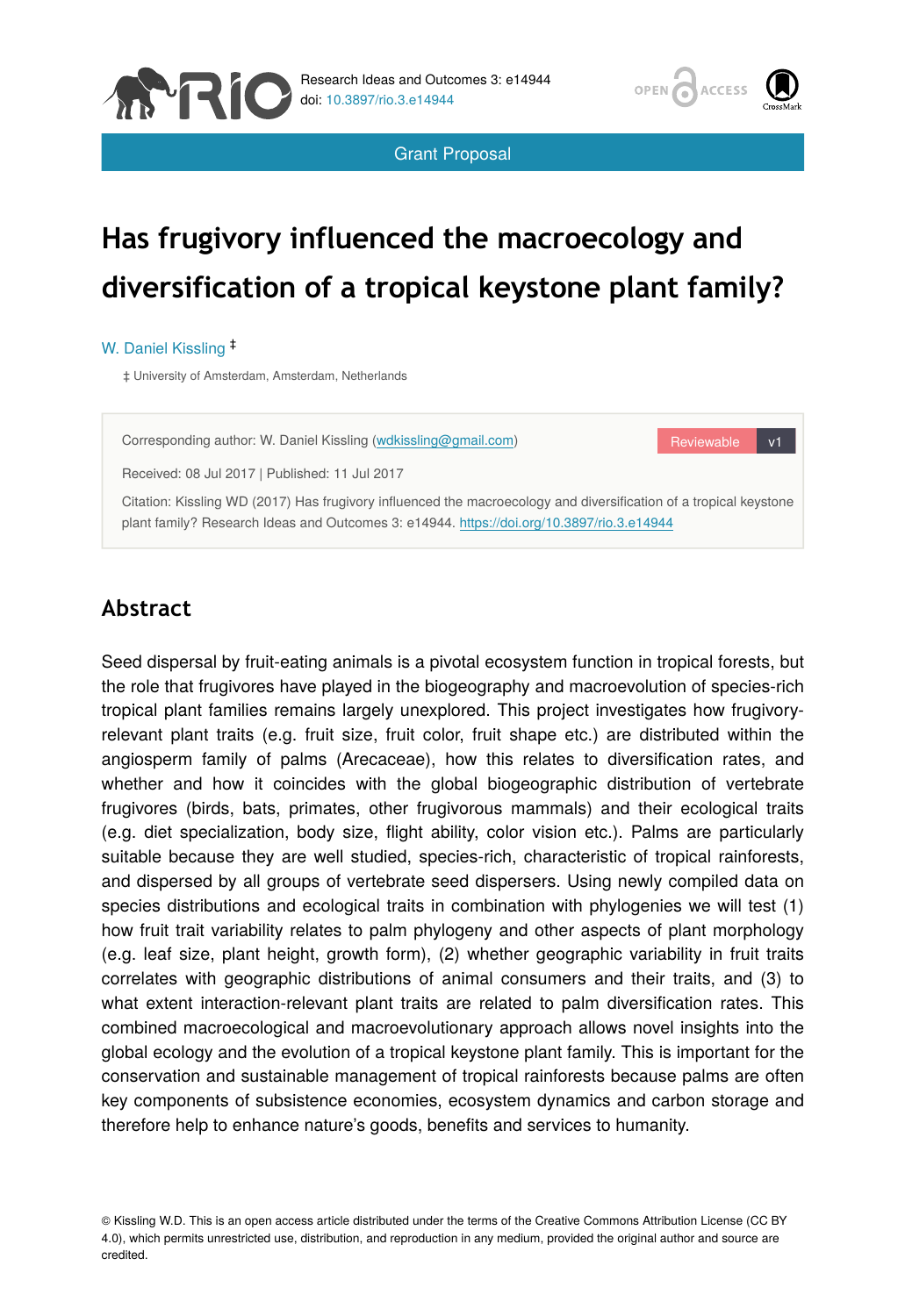### **Keywords**

Frugivory, macroevolution, macroecology, biogeography, plant-animal interactions

## **List of participants**

#### Research team

- Renske Onstein (Postdoc, University of Amsterdam, Amsterdam, The Netherlands)
- W. Daniel Kissling (Associate Professor, University of Amsterdam, Amsterdam, The Netherlands)
- William J. Baker (Head of Comparative Plant and Fungal Biology, Royal Botanic Gardens, Kew, UK)
- Jens-Christian Svenning (Professor, Aarhus University, Denmark)
- Thomas L. P. Couvreur (Researcher, Institute of Research for Development, Marseille, France)
- Søren Faurby (Assistant Professor, University of Gothenburg, Göteborg, Sweden)

## **Scientific background**

A pivotal ecosystem function in tropical forests is animal-mediated seed dispersal, with about 90% of tropical plant species requiring animals to disperse their seeds (Howe and Smallwood 1982). Frugivorous birds and mammals are the most diverse and important seed dispersers in tropical forests and are essential for forest structure and plant population dynamics by dispersing seeds to sites distant from the mother tree, to previously unoccupied sites, and to sites with suitable environmental conditions. Frugivore-mediated seed dispersal is thus crucial for vegetation structure, ecosystem dynamics, and plant responses to anthropogenic disturbances and environmental change because it affects plant colonization ability, gene flow, and the genetic structure of plant populations (Fleming and Kress 2013). Tropical rainforests are particularly sensitive to climate and land use change (Sala et al. 2000) and play an important role in the global carbon cycle because they store a large proportion of the world's carbon pool (Brown and Lugo 1982). Understanding the role of plant-frugivore interactions in ecosystem dynamics is thus crucial for the sustainable governance of our biological resources and the goods and services they provide to humanity (Sekercioglu 2006). This is recognized as a key priority not only by the scientific community (Cardinale et al. 2012) but also by several relevant policy bodies including the Convention on Biological Diversity (CBD) and its Aichi targets for 2020 ([http://](http://www.cbd.int/sp/targets/) [www.cbd.int/sp/targets/\)](http://www.cbd.int/sp/targets/).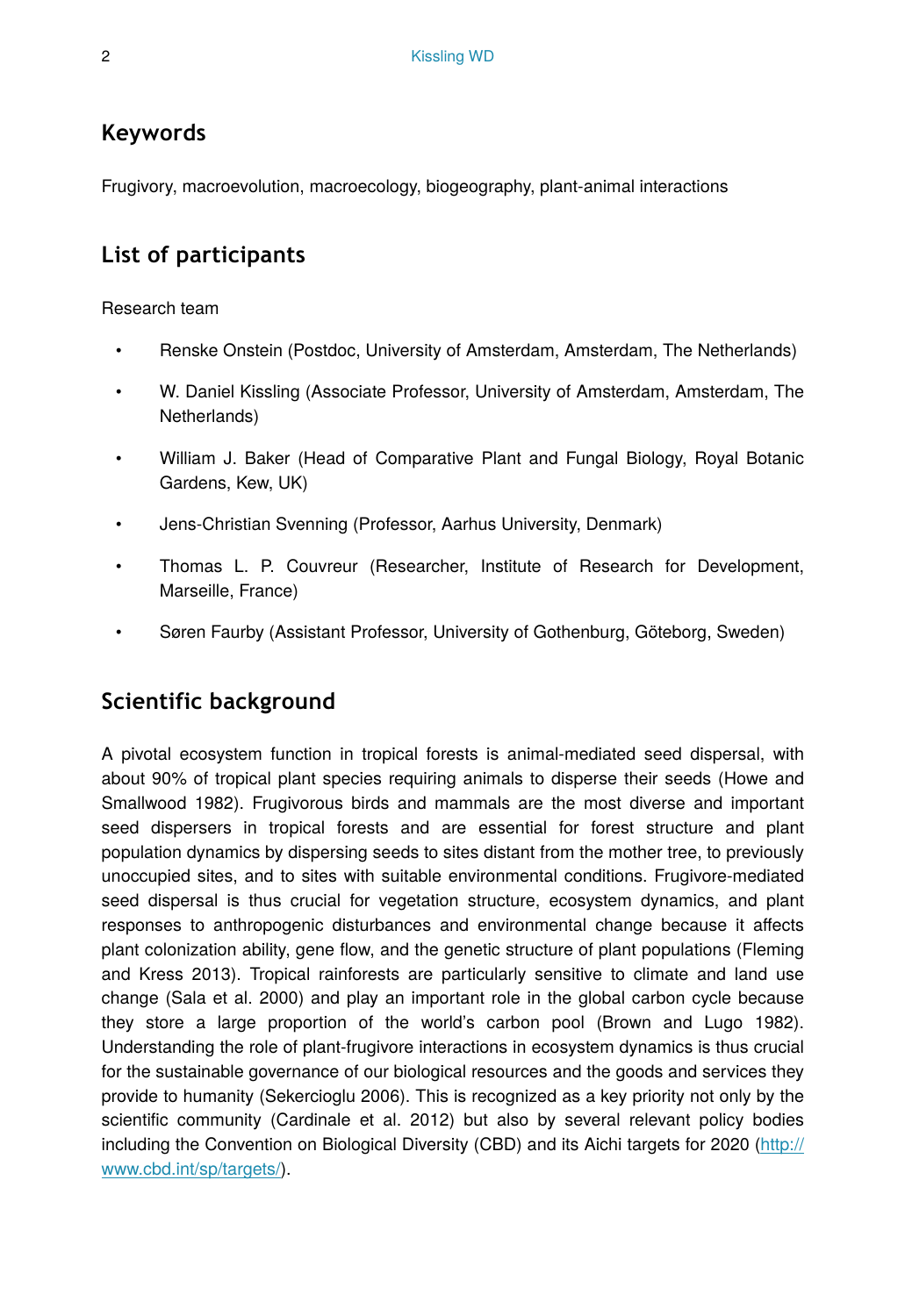Studies of functional and interaction diversity are almost exclusively conducted at small spatial scales, and knowledge on multispecies interactions at macroecological scales is largely lacking (Kissling and Schleuning 2015). However, frugivores and their movement behaviors are important at broad spatial scales, e.g. via the frequency of long-distance dispersal events (Fleming and Kress 2013). This can potentially influence allopatric speciation of plants (the dominant speciation mode) through their effects on seed dispersal distances and the geographic pattern of seed rain (Fleming and Kress 2013). Specific traits of both plants (e.g. fruit size, fruit color, fruit shape, and understory/canopy growth form) and their dispersers (e.g. diet specialization, body size, flight ability, color vision etc.) can affect this plant-animal interaction. For instance, the relationship between fruit size and frugivore body size is of particularly importance (Burns and Lake 2009, Jordano 1995, Lord 2004) because frugivore body size correlates with gape width and sets the limits to the ingestion of fruits by relatively small-sized seed dispersers. It has been suggested that plant genera in regions with many large-bodied frugivores (e.g. mammals in Australia or Africa) have evolved larger seeds than their counterparts in regions where large-bodied frugivores are less dominant (e.g. no mammalian frugivores in New Zeeland, few largebodied frugivores in the Neotropics) (Mack 1993, Lord 2004). Similar trends can be observed for other morphological and chemical fruit traits (e.g. Dominy et al. 2003, Lomascolo et al. 2010, Voigt et al. 2004), but comprehensive biogeographic comparisons of fruit trait variation in relation to phylogeny and the geographic distribution of frugivores at large spatial scales are lacking.

#### **Aims, objectives and hypotheses**

The aim of this project is to understand the macroecology and diversification of a tropical plant family in relation to frugivory-relevant plant traits and the biogeographic distribution of vertebrate consumers (Fig. 1). The palm family (Arecaceae) is a good model system for understanding the ecology and evolution of tropical rainforests because (1) palms are representative of the tropical rainforest biome, (2) their biology, taxonomy and geographic distributions are well-documented, (3) comprehensive phylogenetic hypotheses are available, and (4) the historical timeframe coincides with that of the rainforest biome (Couvreur and Baker 2013, Eiserhardt et al. 2011). Palms are often hyper-dominant (ter Steege et al. 2013) and therefore also of key importance for ecosystem dynamics, forest structure and carbon storage. Moreover, palms are an attractive plant group for studying plant-frugivore interactions (e.g. Galetti et al. 2013, Jansen et al. 2012) and ideally suited to explore the global ecology of species interactions because they are species-rich (ca. 2500 species), globally distributed (pantropical), diverse in their ecological traits (e.g. fruit sizes, fruit colors, growth forms etc.), and attractive to a wide variety of animal seed dispersers, including all major groups of frugivorous vertebrates (birds, bats, primates, other mammals) (Dransfield et al. 2008, Fleming and Kress 2013, Zona and Henderson 1989).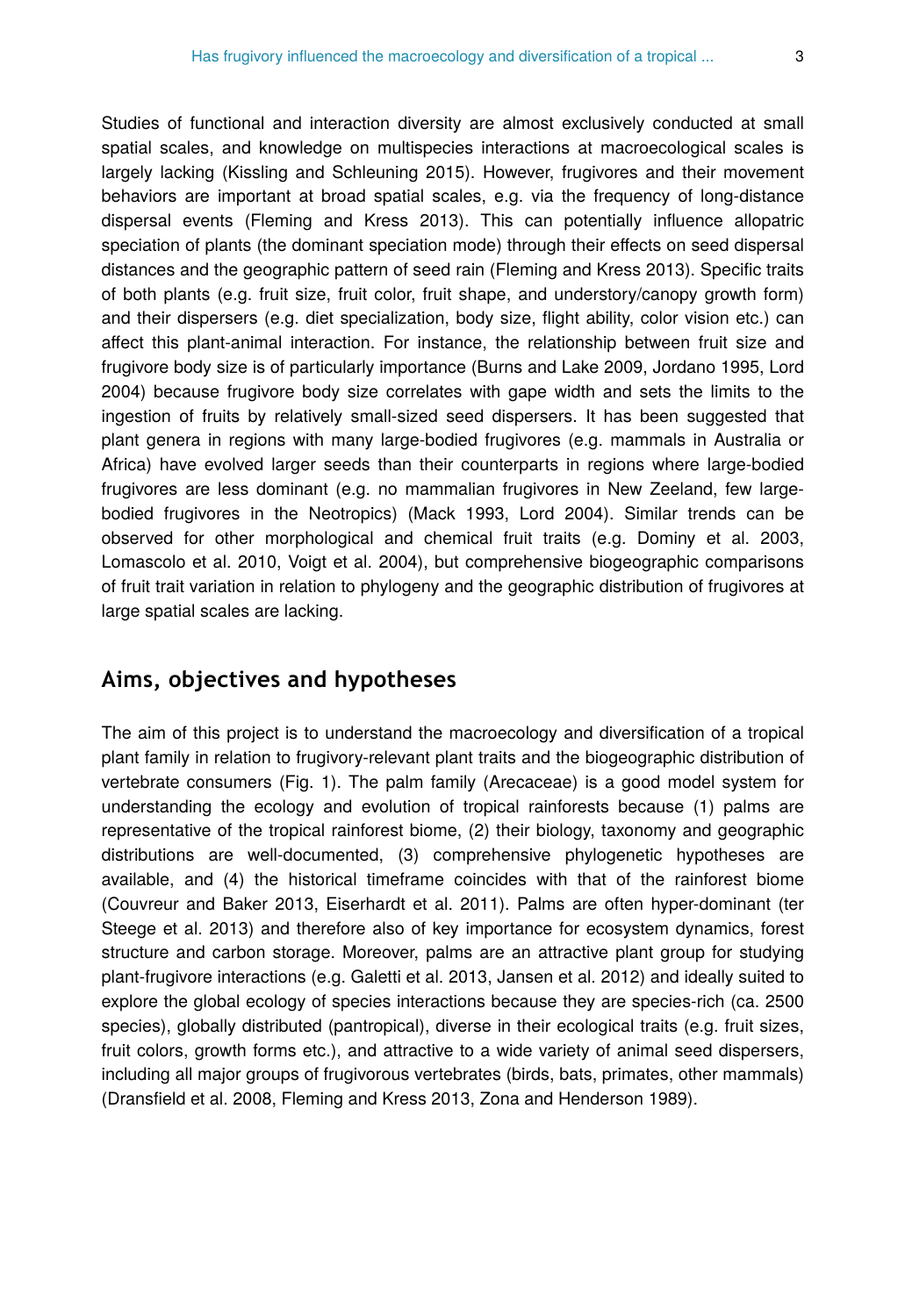

#### Figure 1. doi

Global functional trait distributions of palms (*n* = 2469) and frugivorous consumers (*n* = 3835, incl. birds and mammals), showing large-scale co-variation between (a) palm fruit size (length in cm) and (b) consumer body size (mass in kg). Symbols are plotted for the mass centroids of geographic units ('botanical countries', TDWG level 3 units) and represent mean values across all species in a given unit. Values are calculated across a total of 29,032 species-level occurrences (5,218 for palms, 23,814 for consumers).

Using palms as a model system, the specific objectives of this project are:

- 1. to quantify the variability of fruit traits (e.g. fruit size, colour, shape) across a tropical plant family in relation to phylogeny and other aspects of plant morphology (e.g. leaf size, plant height, growth form, etc.)
- 2. to test how geographic variability in palm fruit traits is related to the macroecological and biogeographic distribution of avian and mammalian frugivores and their traits (e.g. body size, degree of fruit eating etc.)
- 3. to test whether macroevolutionary diversification rates of palms are related to fruit size or other interaction-relevant traits such as plant growth form (e.g. understory vs. canopy).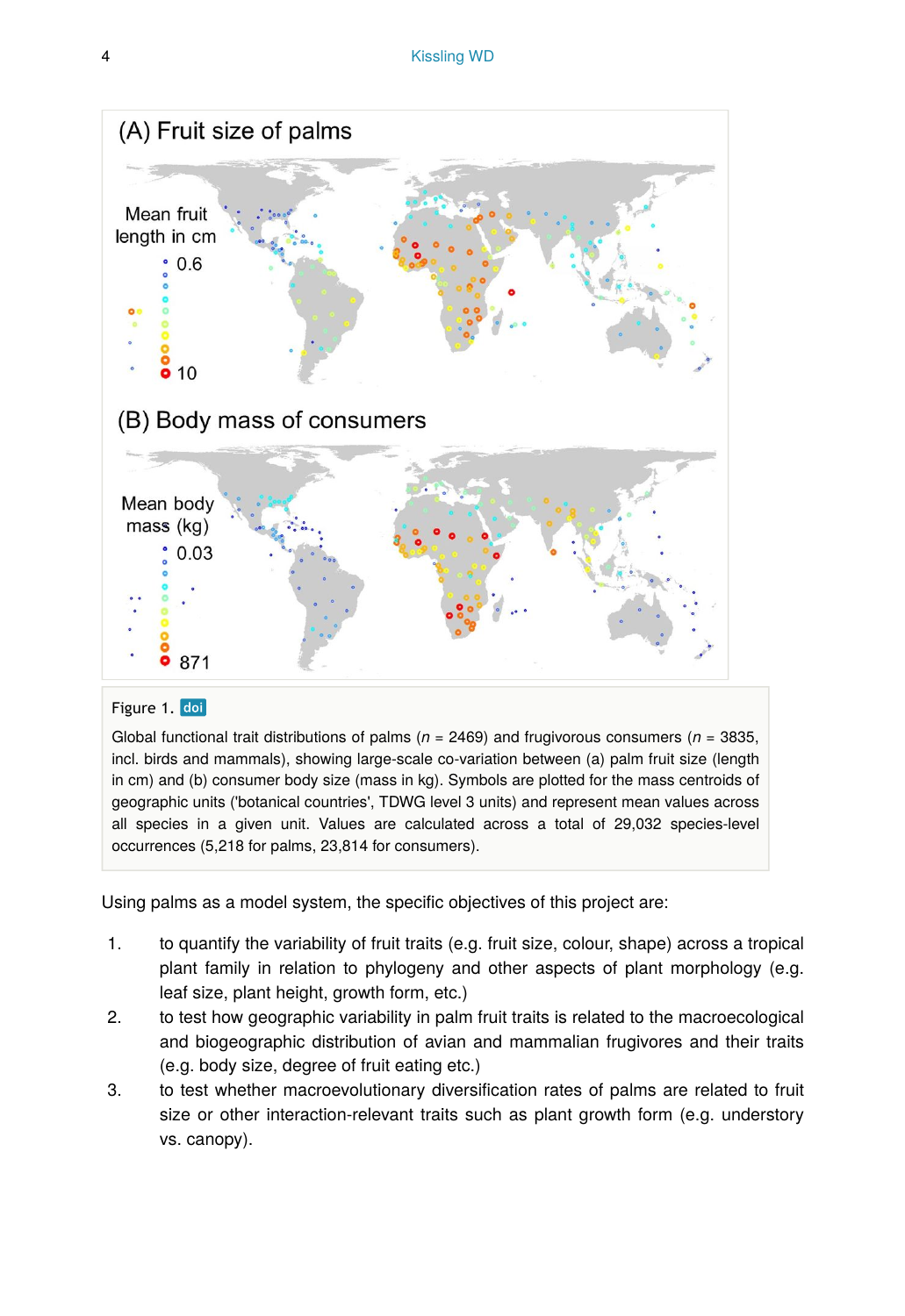These specific objectives were chosen because previous studies on plant-frugivore interactions allow to formulate a number of hypotheses about how the variability in fruit traits can be related to phylogeny, plant allometry, diversification, and geography or the biogeographic distribution of animal disperser. More specifically, the following hypotheses will be tested:

**H1 ('allometric constraints hypothesis')**: Fruit traits (e.g. size, shape, colour etc.) are non-randomly distributed across phylogeny because they are phylogenetically conserved (Jordano 1995; but see Stournaras et al. 2013) and because specific fruit traits (e.g. fruit size) do not evolve independently from other aspects of plant morphology such as leaf size, plant height or growth form (Herrera 2002, Herrera 1992). This could be interpreted as phylogenetic conservatism or adaptive divergence that is independent from seed dispersal agents ('allometric constraints'; Herrera 2002, Niklas 1994).

**H2 ('consumer biogeography hypothesis')**: Geographic variability in fruit traits (size, colour, shape) is correlated with the biogeographic distribution and trait variability of animal consumers (Fig. 1) because the evolution of fruit traits depends on the regional presenceabsence and commonness of frugivores and their traits (Dominy et al. 2003, Mack 1993, Lord 2004, Voigt et al. 2004). Specifically, it will be tested whether **H2a**: the mean and range of fruit sizes is larger in regions that have many large-bodied frugivores (Mack 1993) or larger variability in consumer body sizes (Burns and Lake 2009); **H2b**: the distribution of fruit colours coincides with the biogeographic occurrence and dominance of birds vs. mammals (Voigt et al. 2004) or the colour vision of primates (Dominy et al. 2003); and **H2c**: large fruits are more elongated than small fruits because gape size of animal dispersers could have influenced the evolution of fruit shape (Lord 2004).

**H3 ('diversification rate hypothesis')**: Fruit characteristics or other interaction-relevant traits have an influence on diversification rates (Fig. 2), especially via the frequency of longdistance dispersal events (Fleming and Kress 2013, Givnish 2010). The following hypotheses will be tested: **H3a**: Fruit size is negatively related to net diversification rates because high rates of long-distance dispersal by large-bodied frugivores should limit allopatric speciation of large-fruited plants due to high gene flow among plant populations (Fleming and Kress 2013). Hence, diversification (especially speciation) is higher in clades with small fruit sizes than for clades with large fruit sizes, particularly in regions where longdistance dispersal is challenging (e.g. island environments in Southeast Asia). Alternatively, long-distance dispersal and large geographical range sizes of large-fruited plants may decrease extinction rates and therefore increase net diversification rates (Goldberg et al. 2011). **H3b**: Tropical understory plants diversify more extensively than other plant growth forms because gene flow is restricted by short-distance dispersal of sedentary understory frugivores (Givnish 2010). This restricted dispersal (combined with occasional long-distance dispersal events) promotes the divergence of isolated plant populations and hence increases the probability of speciation (Fleming and Kress 2013).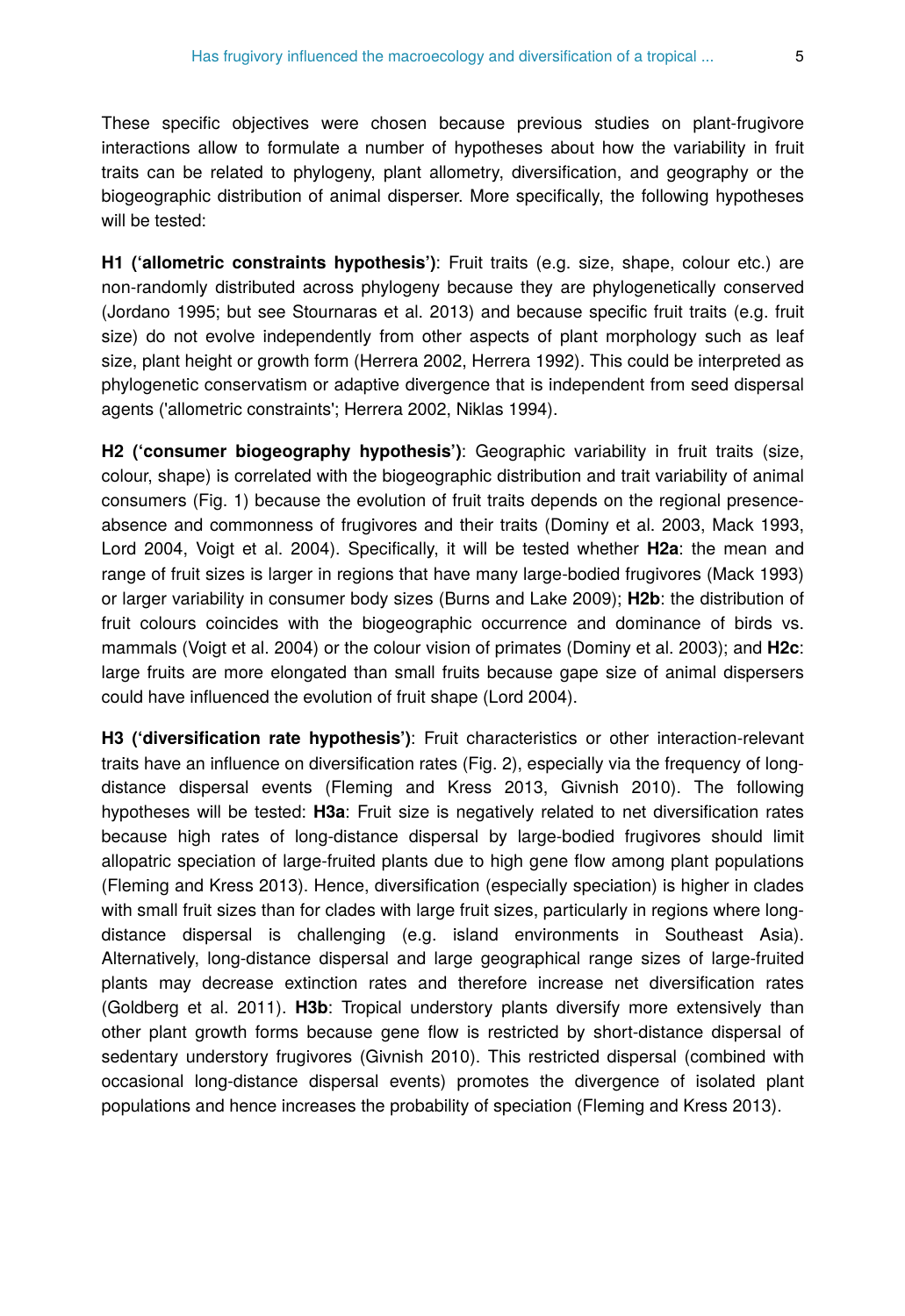

#### Figure 2. doi

Global diversification of palms. Branches are coloured by mean diversification rates across the time-calibrated generic-level phylogeny of palms estimated using Bayesian Analysis of Macroevolutionary Mixtures (BAMM).

#### **Impact**

The unprecedented and comprehensive assessment of interaction-relevant palm functional traits in relation to phylogeny, geography and animal consumers will shed new light on the evolution and biogeography of tropical rainforests. These findings will have important scientific impact by contributing to the overall assessment of what determines biodiversity (Pennisi 2005), especially in relation to the potential role of mutualistic plant-frugivore interactions. This will also be important for conservation and global change management because changes in climate and land-use might reshuffle biotic interactions across large spatial scales and we need to understand whether functional links between consumers and their resources are crucial (Kissling et al. 2012d, Wisz et al. 2013). Our approach of integrating macroevolutionary and macroecological approaches will be also innovative and promote further progress in merging the quantitative analytical tools in these research fields Jetz et al. 2012, Kissling et al. 2012b, Morlon 2014). We will also make an important step forward in advancing the newly emergent field of 'functional biogeography' (Violle et al. 2014) which bridges the often highly separated fields of ecology, evolution, and physical geography. Besides this scientific relevance, our research has societal impact because it contributes to the Aichi targets of the Convention on Biological Diversity (CBD). For instance, palms are often particularly abundant and dominant in tropical forests (ter Steege et al. 2013) and therefore represent a key component of ecosystem dynamics and carbon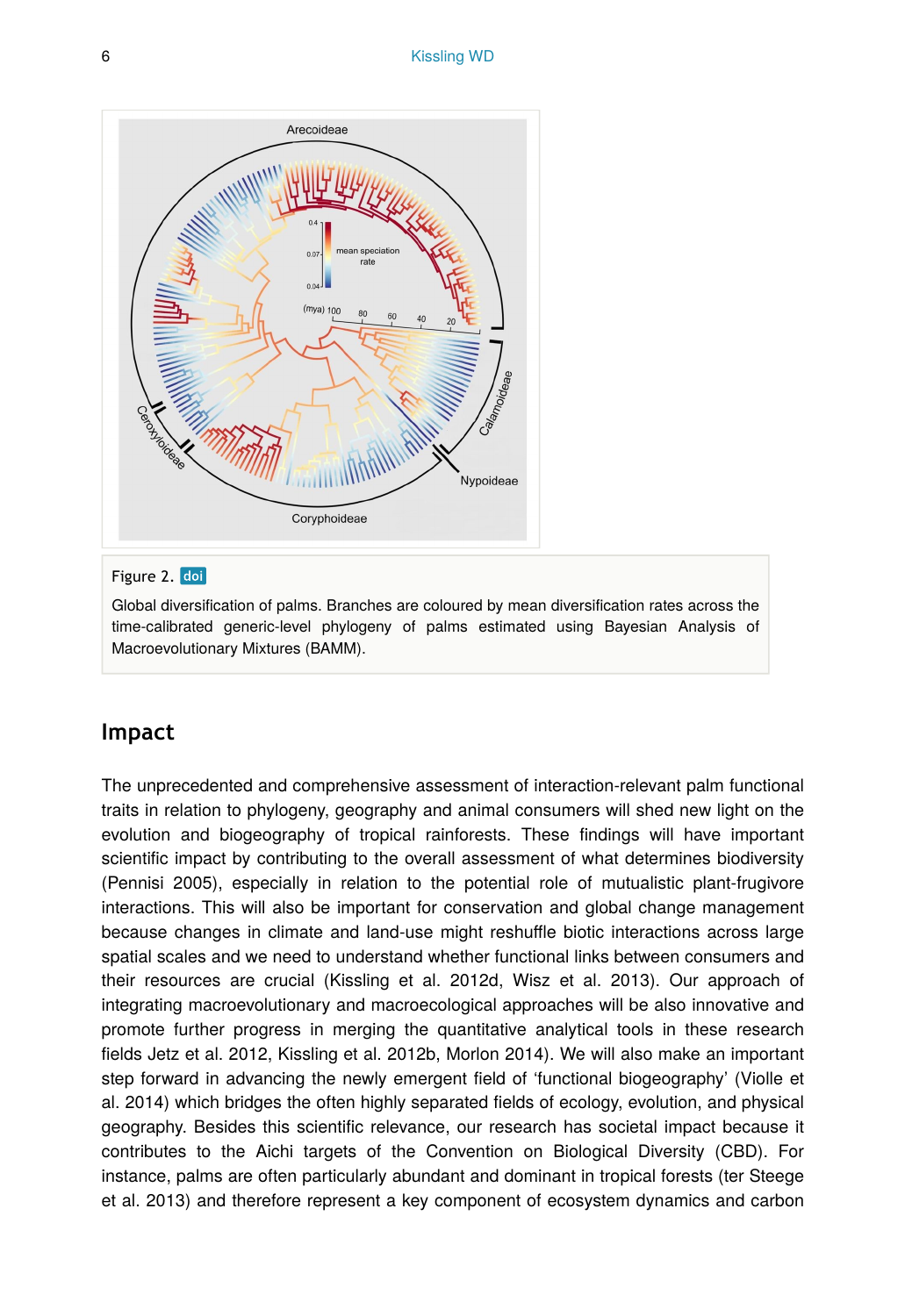storage. Simple palm traits (e.g. stem height) allow to estimate palm biomass (Goodman et al. 2013) and our global palm trait dataset can therefore contribute to global carbon storage estimation (Aichi target 15 of CBD). Moreover, our research is relevant for the sustainable management of forest ecosystems (Aichi target 7 of CBD) because trait-dependent changes in plant-animal interactions (e.g. the defaunation and functional extinction of largebodied frugivores; Galetti et al. 2013) can have dramatic ecological and evolutionary consequences, including effects on diversity, ecosystem processes, phenology and genetic structure Galetti and Dirzo 2013. If fruit traits (e.g. size) are allometrically related to plant size (e.g. stem height), the functional extinction of frugivores can also influence ecosystem services such as carbon storage. Finally, palms are widely used in subsistence economies or traded in local, regional or international markets and therefore are of major economic importance [\(http://www.fp7-palms.org](http://www.fp7-palms.org)). A deeper understanding of the origin and functioning of palms and their interdependencies with other organisms will therefore help to contribute to enhancing the benefits, goods and services that palms provide to humanity (Aichi target 14 of CBD).

#### **Scientific approach**

We will use a range of quantitative analytical tools for macroecological and macroevolutionary inference with large datasets, including phylogenetic comparative analyses (Dodd et al. 1999, Jordano 1995, Onstein et al. 2014), phylogenetic regression (Barnagaud et al. 2014), advanced spatial modelling (Kissling and Carl 2008), and diversification rate analyses (Couvreur et al. 2015, Onstein et al. 2014). We thereby apply innovative informatics-based approaches to integrate phylogenetic, species distribution, and functional trait data with the aim of advancing our understanding of the role of frugivory in the macroevolution of palms. For phylogenetic data, we have access to a complete and time-calibrated genus-level phylogeny of palms (Couvreur et al. 2011), already used by us for diversification analyses (Baker and Couvreur 2013, Couvreur et al. 2015) and global community-level phylogenetics (Kissling et al. 2012b). We further have a new species-level phylogeny available using a super tree approach, with similarities to the bird supertree (Jetz et al. 2012) and based on the approach we recently published for all mammals (Faurby and Svenning 2015). Regarding species distribution data, we have an exceptional and unique global dataset (see preliminary data) covering all palms (> 2500 species) as well as all birds and all mammals (>15,000 species). Range maps of birds and mammals (Kissling et al. 2009, Kissling et al. 2012a, Sandom et al. 2013, Barnagaud et al. 2014) will be intersected with palm distribution data as available from the exhaustive and authoritative World Checklist of Palms at the resolution of 'botanical countries' (Kissling et al. 2012c). The combined dataset includes all >29,000 occurrence records for palms and frugivorous vertebrates at this resolution. Regarding traits, we have compiled comprehensive trait datasets for both palms and frugivores (see preliminary data). This covers all relevant palm traits (e.g. fruit characteristics, leave sizes, stem heights etc.) as well as diet and body size information for all birds and mammals (Barnagaud et al. 2014, Kissling et al. 2009, Kissling et al. 2012a, Kissling et al. 2014, Sandom et al. 2013. Missing trait data is filled with hierarchical methods (e.g. Kissling et al. 2014, Shan et al. 2012).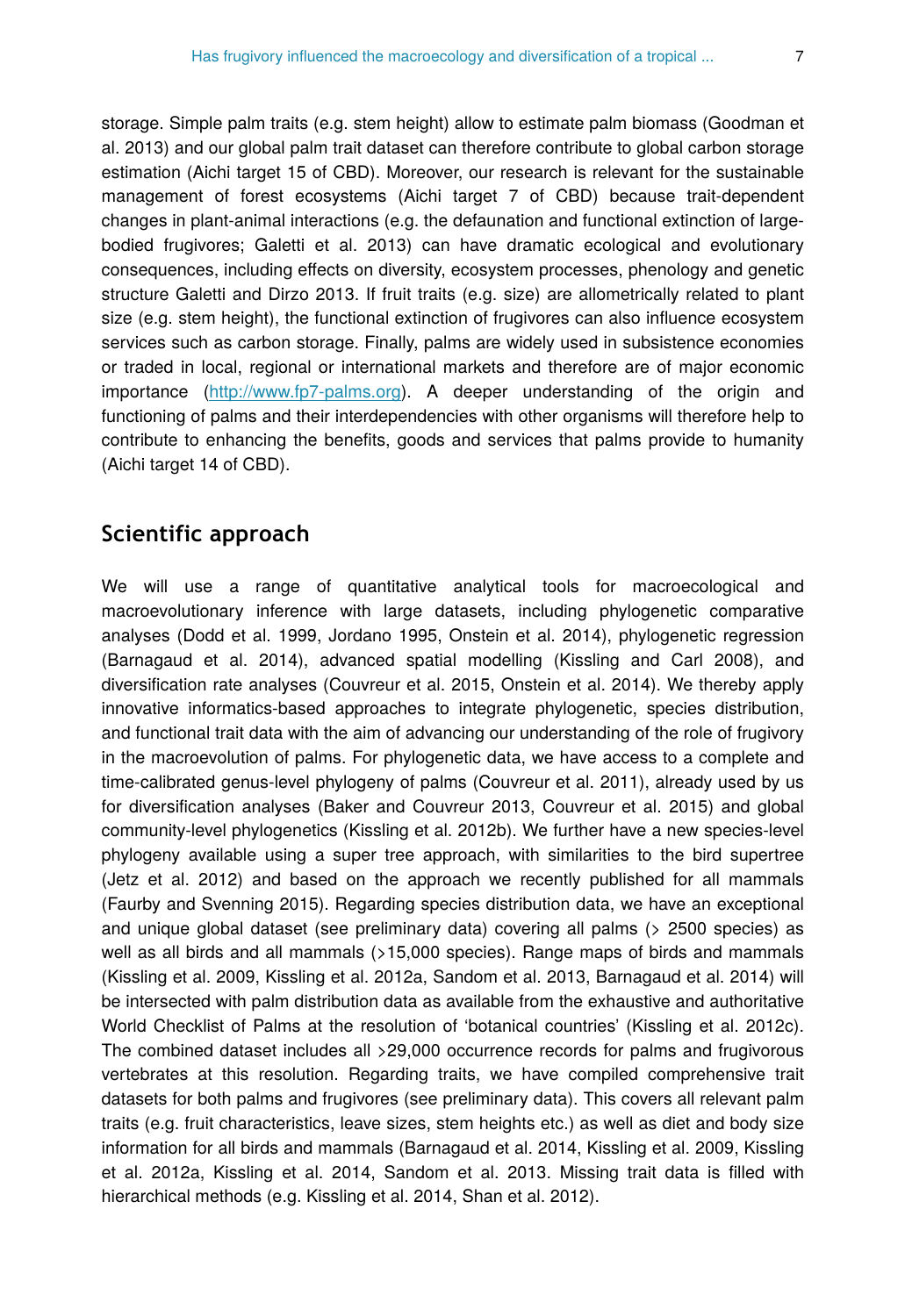**Hypothesis 1**: For addressing H1 (allometric constraints and variation in fruit traits), we quantify variation in fruit traits (e.g. length, width, diameter, color, shape etc.) in relation to phylogeny and allometry (leaf size, stem height, stem diameter etc.) and test for correlated evolution. We will reconstruct ancestral states of traits on the phylogenetic tree to investigate the effects of topology and branch-length variation on results. We will further test for phylogenetic signal in traits using Pagel's  $\lambda$  and Blomberg's K (Blomberg et al. 2003, Pagel 1999) to indicate whether related species are more similar in traits than at random. Quantitative analyses will be based on phylogenetic comparative methods using 'BayesTraits', 'SIMMAP', and the 'geiger', 'phytools', 'caper', 'ape' or other similar R packages.

**Hypothesis 2**: We will implement novel co-occurrence analyses (Barnagaud et al. 2014, Villalobos et al. 2013) in which the structure of species assemblages (e.g. palm phylogenetic relatedness, variation in body sizes of co-occurring consumers, presence/ dominance of large-bodied or volant/non-volant species etc.) will be quantified across the geographic distribution of each individual palm species. This species-centred approach allows us to incorporate species distributional and phylogenetic information with ecological traits and environment (Barnagaud et al. 2014). Hence, we will link species-level information on functional traits of palms (e.g. fruit size [H3a], fruit colour [H3b], fruit shape [H3c]) to the phylogenetic structure of palm co-occurrences and the diversity and functional structure of bird and mammal assemblages. We will use ArcGIS and spatial and phylogenetic methods in R, using the packages 'spdep', 'picante', 'phylolm', 'OUwie' or other similar R packages.

**Hypothesis 3**: We will use the newly developed Bayesian Analysis of Macroevolutionary Mixtures (BAMM; Rabosky 2014) or similar tools to quantify time-varying diversification processes of palms in relation to fruit size (H2a). The 'tip-rates' can then be related to mean (or variability) in fruit sizes and disperser traits (e.g. body size) using phylogenetic generalized least squares regression (Rabosky et al. 2013). We will further implement diversification analyses for binary traits (e.g. BiSSE or ClaSSE; Maddison et al. 2007; or newer methods if available; Goldberg and Igić 2012) to test whether lineages with understorey growth forms (binary trait: yes/no) have had faster speciation rates and/or lower extinction rates than lineages with non-understorey growth forms. To test whether biogeography plays an (additional) role in the diversification process, we will test whether diversification rates differ between geographical regions (e.g. Old World vs. New World, continents, botanical countries). The R packages 'BAMMtools', 'diversitree', 'ape', 'picante' etc. will allow these macroevolutionary analyses. We are also open to apply newer methods to estimate diversification rates if they become available.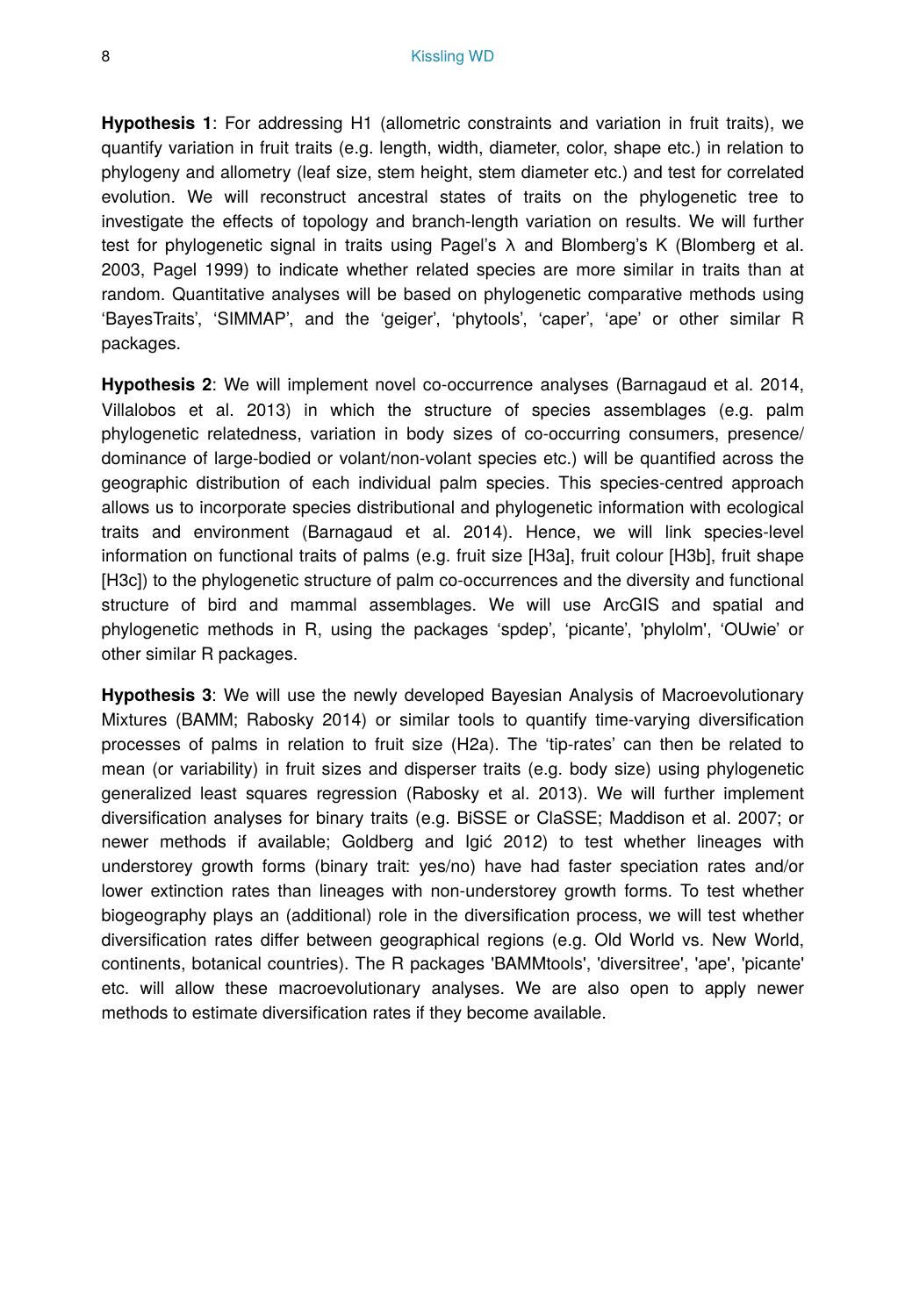#### **Innovative aspects**

The project has a number of unique and innovative aspects:

- Using an unprecedented global dataset on functional plant-animal traits we explore for the first time the global trait (co-)variation in palms and frugivores, a keystone tropical plant-animal interaction. To our knowledge, this dataset is exceptional as there is no other large tropical plant group for which such a complete set of resources is available. Little work has been done on quantifying functional traits at a global scale in general, and on combining trait and distribution datasets of speciesrich plant and animal taxa involved in plant-frugivore interactions in particular. This will provide novel insights into the functioning of tropical ecosystems, especially into the role that mutualisms play for the origin and maintenance of tropical rainforests.
- To date, the world of macroecology and the world of macroevolution have largely operated separately. However, the great potential to combine macroecological with macroevolutionary approaches at large and temporal spatial scales has been recognized (e.g. Jetz et al. 2012, Morlon 2014, Kissling et al. 2012b). This offers a substantial step forward in advancing our knowledge on the drivers of biodiversity, incl. functional biogeography (Violle et al. 2014). We will use an integrative approach by taking advantage of cutting-edge developments in data availability, computing power and new software tools to address complex large-scale ecoevolutionary questions with informatics-based approaches. To date, nobody has applied this integrative approach to the study of plant-frugivore interactions worldwide.
- Palms are a typical and important component of tropical rainforests worldwide. For instance, six out of the ten most abundant trees in the Amazon are palms (ter Steege et al. 2013). Together with the availability of global datasets on species distributions, phylogeny and traits, the palm family offers a unique possibility to establish a worldwide model system for understanding the ecology and evolution of tropical rainforests and the transfer and recycling of biomass from primary producer diversity to other trophic levels (Cardinale et al. 2011). This is not only important from an scientific point of view, but also for the conservation and sustainable management of this highly threatened ecosystem, and the goods and services it provides to humanity.

#### **Preliminary data**

For palms, we have established a global dataset of traits covering fruit characteristics, leave size, stem height, stem diameter, climbing, and acaulescence (from herbaria, floras, monographs, botanical gardens etc.). The current dataset (February 2015, unpublished) has trait information for the majority of species (73-100% coverage) and will be finalized in this project. Distribution data of all palms have been processed before (Couvreur et al. 2015, Kissling et al. 2012b, Kissling et al. 2012c), but will be updated with a new download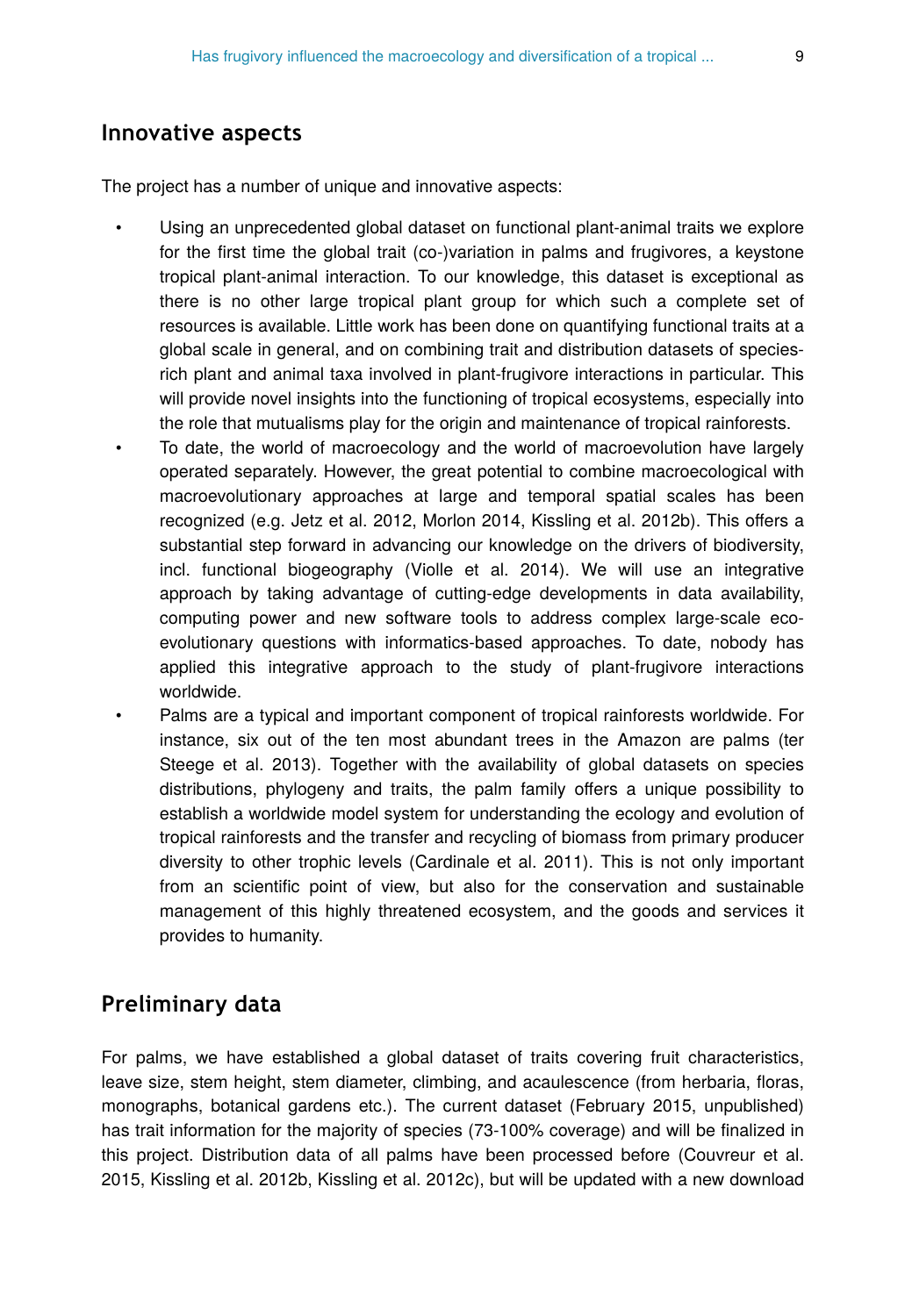(all scripts ready and available). The complete and time-calibrated genus-level phylogeny of palms is available (Couvreur et al. 2011) and has been used by us in backbone analyses with terminally unresolved clades of known diversity (Couvreur et al. 2015, Kissling et al. 2012b). A new maximally resolved palm phylogeny that covers all species with available genetic data will be available via collaborator Svenning. For animals, we have access to unprecedented amounts of species geographic and trait data for birds and mammals worldwide. This includes (i) species distribution data (range maps) for all birds (ca. 10,000) and all mammals (>5,000) worldwide; (ii) diet information (to define the degree of frugivory) for all birds (Kissling et al. 2009, Kissling et al. 2012a) and all mammals (Kissling et al. 2014); and (iii) body sizes for ca. 60% of all birds (Barnagaud et al. 2014) and ca. 70% of all mammal species (Sandom et al. 2013).

## **Timetable of the project**

|                                                | Year 1     |           | Year 2    |           | Year <sub>3</sub> |               |
|------------------------------------------------|------------|-----------|-----------|-----------|-------------------|---------------|
|                                                | $01 - 06$  | $06 - 12$ | $01 - 06$ | $06 - 12$ | $01 - 06$         | $06-12$       |
| Finalizing palm trait dataset                  |            |           |           |           |                   |               |
| Analysis of allometry/variation in palm traits |            |           |           |           |                   |               |
| Analysis of palm-frugivore trait biogeography  |            |           |           |           |                   |               |
| Analysis of palm traits and diversification    |            |           |           |           |                   |               |
| Visits to other labs/co-supervisors            | <b>Kew</b> |           | Aarhus    |           | Montpellier       |               |
| Knowledge utilization and outreach (see #7.)   |            | Lisbon    |           | Lisbon    |                   | <b>EUNOPS</b> |
| Education/training                             | Course     |           | Course    |           |                   |               |
| Paper writing                                  | Paper 1    | Paper 1   | Paper 2   | Paper 2   | Paper 3           | Paper 3       |

The timetable of the project is provided in Fig. 3.

## **Scientific embedding of the proposed research**

The applicant Dr. W. Daniel Kissling [\(http://www.danielkissling.de](http://www.palmworld.org/)) is an internationally wellknown macroecologist and biogeographer with an expertise in handling and analysis of large ecological and taxonomic datasets. In January 2014, he has been newly appointed as an Associate Professor (UHD) of Quantitative Biodiversity Science at the Institute for Biodiversity and Ecosystem Dynamics (IBED), University of Amsterdam (UvA). Dr. W. Daniel Kissling is currently establishing a new research group at IBED which aims at integrating large datasets of species distributions and ecological traits together with environmental data and phylogenies to better understand the distribution of life on Earth (the past, present, and future of biodiversity). Dr. W. Daniel Kissling currently coordinates the BSc course 'Biodiversity & Global Change', contributes to the UvA special research cluster 'Global Ecology', and is the scientific coordinator and PI of the newly funded Horizon 2020 project on 'GLOBal Infrastructures for Supporting Biodiversity research (GLOBIS-B)' (2015-2018). Dr. W. Daniel Kissling is currently a (co-)supervisor of 5 PhD students and 2 MSc students and he additionally collaborates in several large-scale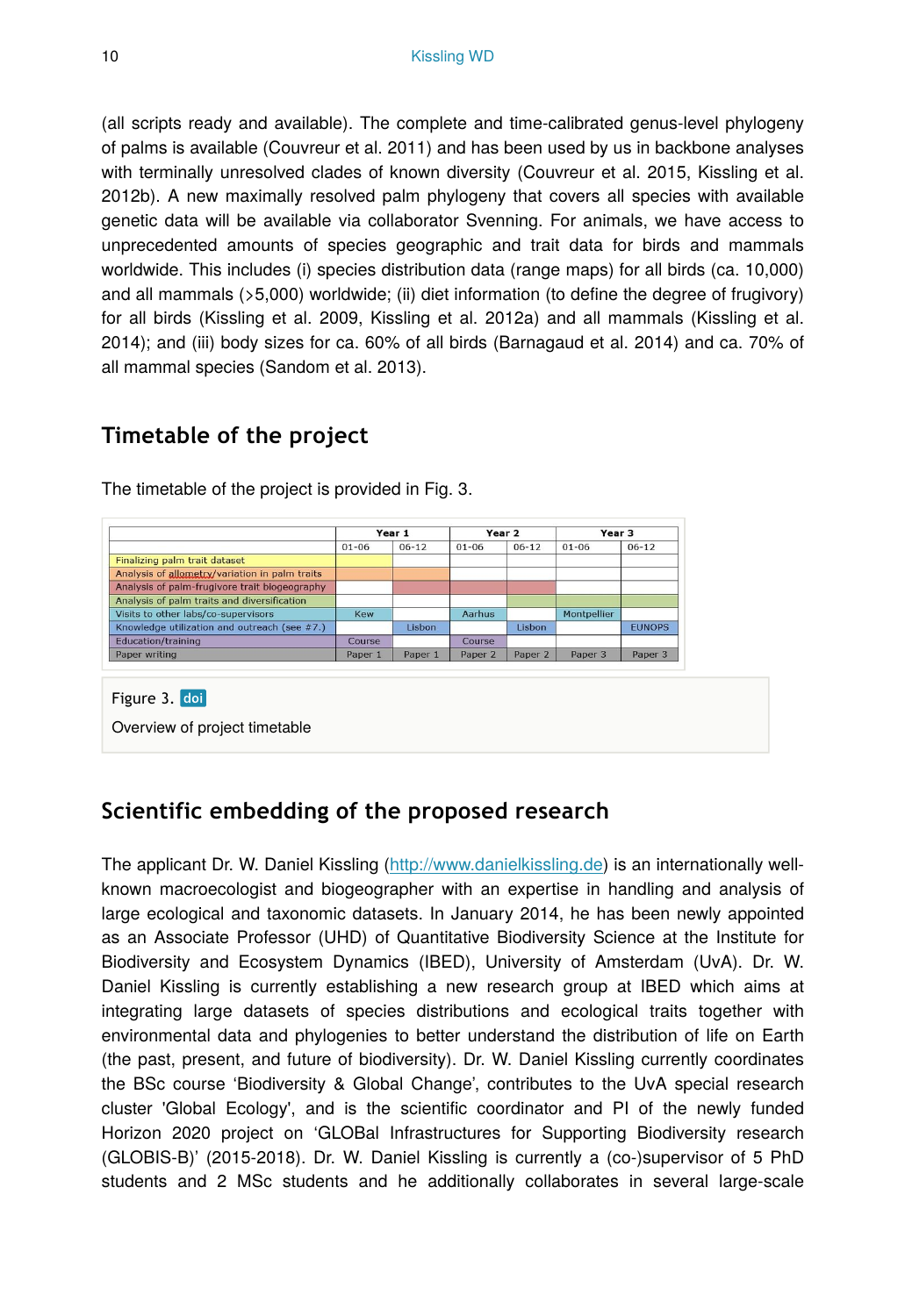biodiversity projects with postdocs, early- and late-career scientists from various countries, including Germany, Denmark, the Netherlands, Brazil, Colombia, New Zealand, the UK, and the USA. He was handling editor for the journal The Condor (2009-2010), is currently handling editor for Ecography and Journal of Biogeography, and has been appointed since 2014 to the organising committee of the Netherlands Annual Ecology Meeting (NAEM). Dr. W. Daniel Kissling has published multiple scientific papers in both multi-disciplinary scientific journals (e.g. PNAS, Proc. Roy. Soc. B, Phil. Trans. Roy. Soc B) as well as ecological high-impact journals (e.g. Biol. Rev., Ecol. Lett., Ecology, Glob Ecol. Biogeogr., J. Biogeogr., Ecography, Glob. Change Biol., etc.). He has obtained several grants (totalling ca. 2 Mio EUR) including the prestigious 'Steno' stipend from the Danish Council for Independent Research | Natural Sciences (similar to the Dutch VENI personal grant). Since his postdoc (2010-2011) and subsequent Assistant Professorship (2012-2013) at Aarhus University (Denmark), he has collaborated closely with three international collaborators mentioned in this proposal. Prof. dr. Jens-Christian Svenning at Aarhus University (Denmark) is an international leader in plant biogeography and has successfully established a highly productive ecoinformatics research lab with a focus on plants (including palms) and mammals. Dr. William J. Baker, Head of Comparative Plant and Fungal Biology at the Royal Botanic Gardens, Kew (UK), heads the world's leading research group in global systematics and taxonomy of palms. Dr. Thomas L.P. Couvreur, researcher at the Institut de Recherche pour le Developpement (IRD) in Montpellier, France, is internationally known for his work on macroevolution of tropical plants, especially palms and their role for understanding the evolution of tropical rain forests. This fruitful collaboration has already resulted in several joined publications in high impact journals such as PNAS, Glob Ecology & Biogeography, Ecology, Ecology Letters, and Frontiers in Genetics. Together, the members involved in the proposed research cover a broad range of methods, experience and expertise, which will guarantee the successful implementation of the proposed research.

### **Knowledge utilisation**

To provide the knowledge of palm traits to beneficiaries, we will collaborate with Bertrand Duval, the developer of Palmworld.org, an online platform to share detailed information about palms with non-scientific people in a playful and modern way. Palmworld is available for free on a website (<http://www.palmworld.org/>) as well as an iPhone/iPad App in the Apple Store (Android devices are included soon). The App has been downloaded by almost 3000 people and knowledge utilization currently amounts to 30-40 distinct people every day, totalling >13,000 accessions annually across the whole world (>180 countries). Beneficiaries include horticulturists, palm growers, field biologists, taxonomists, conservation managers, staff from botanical gardens, ethno-botanists, policy makers, people working in biotechnology, genomics and agronomy, and the general public. We will implement the species-level information about palms into Palmworld which will allow palm knowledge to be accessible in an easy and attractive format to a wide (non-scientific) audience.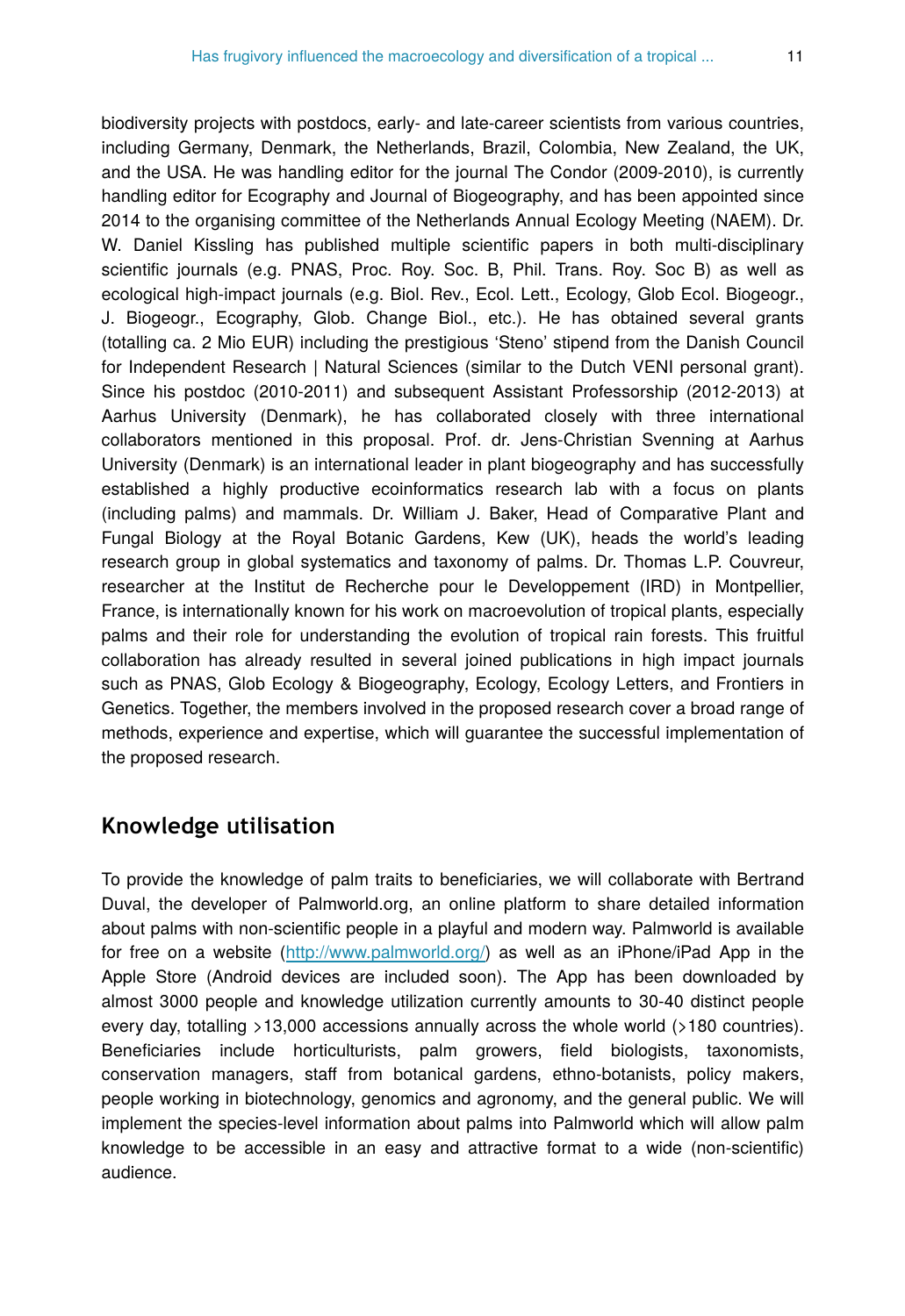In addition to providing palm trait data in Palmworld to stakeholders and the general public, the dataset will be made available to scientific research via an open-access repository. This follows the suggestions from the "datamanagementbeleid" of the NWO (letter from 9 December 2014). The proposed research further follows the standards in biodiversity informatics for accessibility and documentation of data (Hardisty et al. 2013).

## **Acknowledgements**

Many thanks to Willem Bouten, Renske E. Onstein, William J. Baker, Jens-Christian Svenning, Thomas L. P. Couvreur and Peter H. van Tienderen for support and discussion during writing this grant proposal, and three anonymous referees for their feedback and positive evaluation.

## **Funding program**

Open Programme (earth and life sciences) of the Netherlands Organisation for Scientific Research (NWO grant 824.15.007).

## **References**

- Baker W, Couvreur TP (2013) Global biogeography and diversification of palms sheds light on the evolution of tropical lineages. I. Historical biogeography. Journal of Biogeography 40 (2): 274‑285. <https://doi.org/10.1111/j.1365-2699.2012.02795.x>
- Barnagaud JY, Kissling WD, Sandel B, Eiserhardt WL, Sekercioglu CH, Enquist BJ, Tsirogiannis C, Svenning J-C (2014) Ecological traits influence the phylogenetic structure of bird species co-occurrences worldwide. Ecology Letters 17 (7): 811‑820. <https://doi.org/10.1111/ele.12285>
- Blomberg S, Garland T, Ives A (2003) Testing for phylogenetic signal in comparative data: behavioural traits are more labile. Evolution 57 (4): 717-745. [https://](https://doi.org/10.1111/j.0014-3820.2003.tb00285.x) [doi.org/10.1111/j.0014-3820.2003.tb00285.x](https://doi.org/10.1111/j.0014-3820.2003.tb00285.x)
- Brown S, Lugo A (1982) The storage and production of organic matter in tropical forests and their role in the global carbon cycle. Biotropica 14 (3): 161-187. [https://](https://doi.org/10.2307/2388024) [doi.org/10.2307/2388024](https://doi.org/10.2307/2388024)
- Burns KC, Lake B (2009) Fruit-frugivore interactions in two southern hemisphere forests: allometry, phylogeny and body size. Oikos 118 (12): 1901-1907. [https://](https://doi.org/10.1111/j.1600-0706.2009.17661.x) [doi.org/10.1111/j.1600-0706.2009.17661.x](https://doi.org/10.1111/j.1600-0706.2009.17661.x)
- Cardinale B, Matulich K, Hooper D, Byrnes J, Duffy E, Gamfeldt L, Balvanera P, O'Connor M, Gonzalez A (2011) The functional role of producer diversity in ecosystems. Am. J. Bot. 98 (3): 572‑592. <https://doi.org/10.3732/ajb.1000364>
- Cardinale B, Duffy JE, Gonzalez A, Hooper D, Perrings C, Venail P, Narwani A, Mace G, Tilman D, Wardle D, Kinzig A, Daily G, Loreau M, Grace J, Larigauderie A, Srivastava D, Naeem S (2012) Biodiversity loss and its impact on humanity. Nature 486 (7401): 59‑67. <https://doi.org/10.1038/nature11148>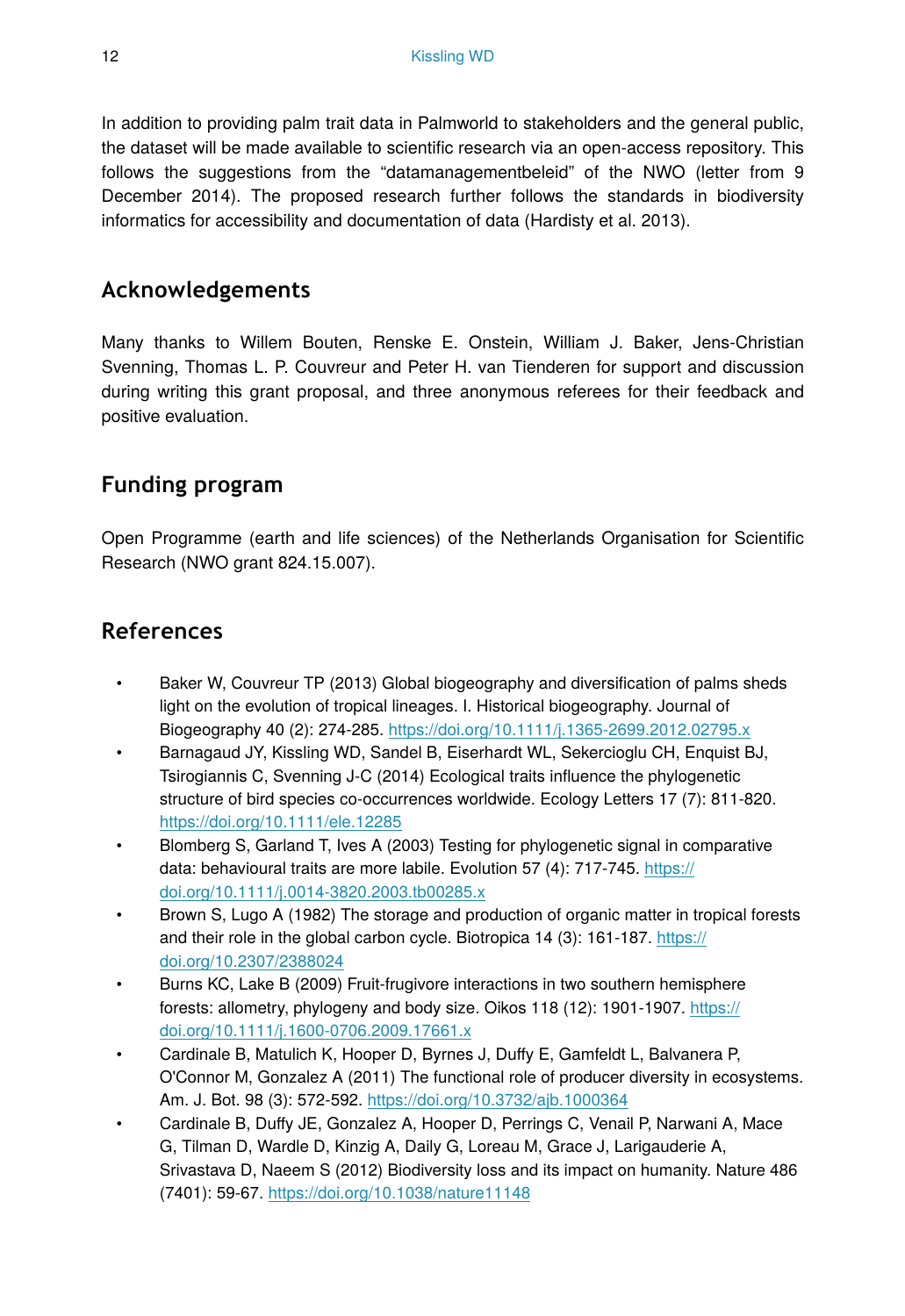- Couvreur T, Baker W (2013) Tropical rain forest evolution: palms as a model group. BMC Biology 11 (1): . URL: <http://www.biomedcentral.com/1741-7007/11/48>
- Couvreur TP, Forest F, Baker W (2011) Origin and global diversification patterns of tropical rain forests: inferences from a complete genus-level phylogeny of palms. BMC Biology 9 (1): 44.<https://doi.org/10.1186/1741-7007-9-44>
- Couvreur TP, Kissling WD, Condamine F, Svenning J, Rowe N, Baker W (2015) Global diversification of a tropical plant growth form: environmental correlates and historical contingencies in climbing palms. Frontiers in Genetics 5 [https://doi.org/10.3389/](https://doi.org/10.3389/fgene.2014.00452) [fgene.2014.00452](https://doi.org/10.3389/fgene.2014.00452)
- Dodd ME, Silvertown J, Chase MW (1999) Phylogenetic analysis of trait evolution and species diversity variation among angiosperm families. Evolution 53 (3): 732-744. <https://doi.org/10.2307/2640713>
- Dominy NJ, Svenning JC, Li WH (2003) Historical contingency in the evolution of primate color vision. Journal of Human Evolution 44 (1): 25‑45. [https://doi.org/10.1016/](https://doi.org/10.1016/s0047-2484(02)00167-7) [s0047-2484\(02\)00167-7](https://doi.org/10.1016/s0047-2484(02)00167-7)
- Dransfield J, Uhl NW, Asmussen CB, Baker WJ, Harley MM, Lewis CE (2008) Genera palmarum - the evolution and classification of palms. Royal Botanical Gardens, Kew.
- Eiserhardt W, Svenning J, Kissling WD, Balslev H (2011) Geographical ecology of the palms (Arecaceae): determinants of diversity and distributions across spatial scales. Annals of Botany 108 (8): 1391‑1416. <https://doi.org/10.1093/aob/mcr146>
- Faurby S, Svenning J (2015) A species-level phylogeny of all extant and late Quaternary extinct mammals using a novel heuristic-hierarchical Bayesian approach. Molecular Phylogenetics and Evolution 84: 14‑26. <https://doi.org/10.1016/j.ympev.2014.11.001>
- Fleming TH, Kress WJ (2013) The ornaments of life: coevolution and conservation in the tropics. Chicago University Press, Chicago.
- Galetti M, Dirzo R (2013) Ecological and evolutionary consequences of living in a defaunated world. Biological Conservation 163: 1‑6. [https://doi.org/10.1016/](https://doi.org/10.1016/j.biocon.2013.04.020) [j.biocon.2013.04.020](https://doi.org/10.1016/j.biocon.2013.04.020)
- Galetti M, Guevara R, Côrtes M, Fadini R, Von Matter S, Leite A, Labecca F, Ribeiro T, Carvalho C, Collevatti R, Pires M, Guimarães P, Brancalion P, Ribeiro M, Jordano P (2013) Functional extinction of birds drives rapid evolutionary changes in seed size. Science 340 (6136): 1086‑1090.<https://doi.org/10.1126/science.1233774>
- Givnish T (2010) Ecology of plant speciation. Taxon 59 (5): 1326-1366. URL: [http://](http://www.ingentaconnect.com/content/iapt/tax/2010/00000059/00000005/art00003) [www.ingentaconnect.com/content/iapt/tax/2010/00000059/00000005/art00003](http://www.ingentaconnect.com/content/iapt/tax/2010/00000059/00000005/art00003)
- Goldberg E, Igić B (2012) Tempo and mode in plant breeding system evolution. Evolution 66 (12): 3701‑3709.<https://doi.org/10.1111/j.1558-5646.2012.01730.x>
- Goldberg E, Lancaster L, Ree R (2011) Phylogenetic inference of reciprocal effects between geographic range evolution and diversification. Systematic Biology 60 (4): 451‑465. <https://doi.org/10.1093/sysbio/syr046>
- Goodman R, Phillips O, del Castillo Torres D, Freitas L, Tapia Cortese S, Monteagudo A, Baker T (2013) Amazon palm biomass and allometry. Forest Ecology and Management 310: 994‑1004. <https://doi.org/10.1016/j.foreco.2013.09.045>
- Hardisty A, Roberts D, Informatics Community ,TB (2013) A decadal view of biodiversity informatics: challenges and priorities. BMC Ecology 13 (1): . URL: [http://](http://www.biomedcentral.com/1472-6785/13/16) [www.biomedcentral.com/1472-6785/13/16](http://www.biomedcentral.com/1472-6785/13/16)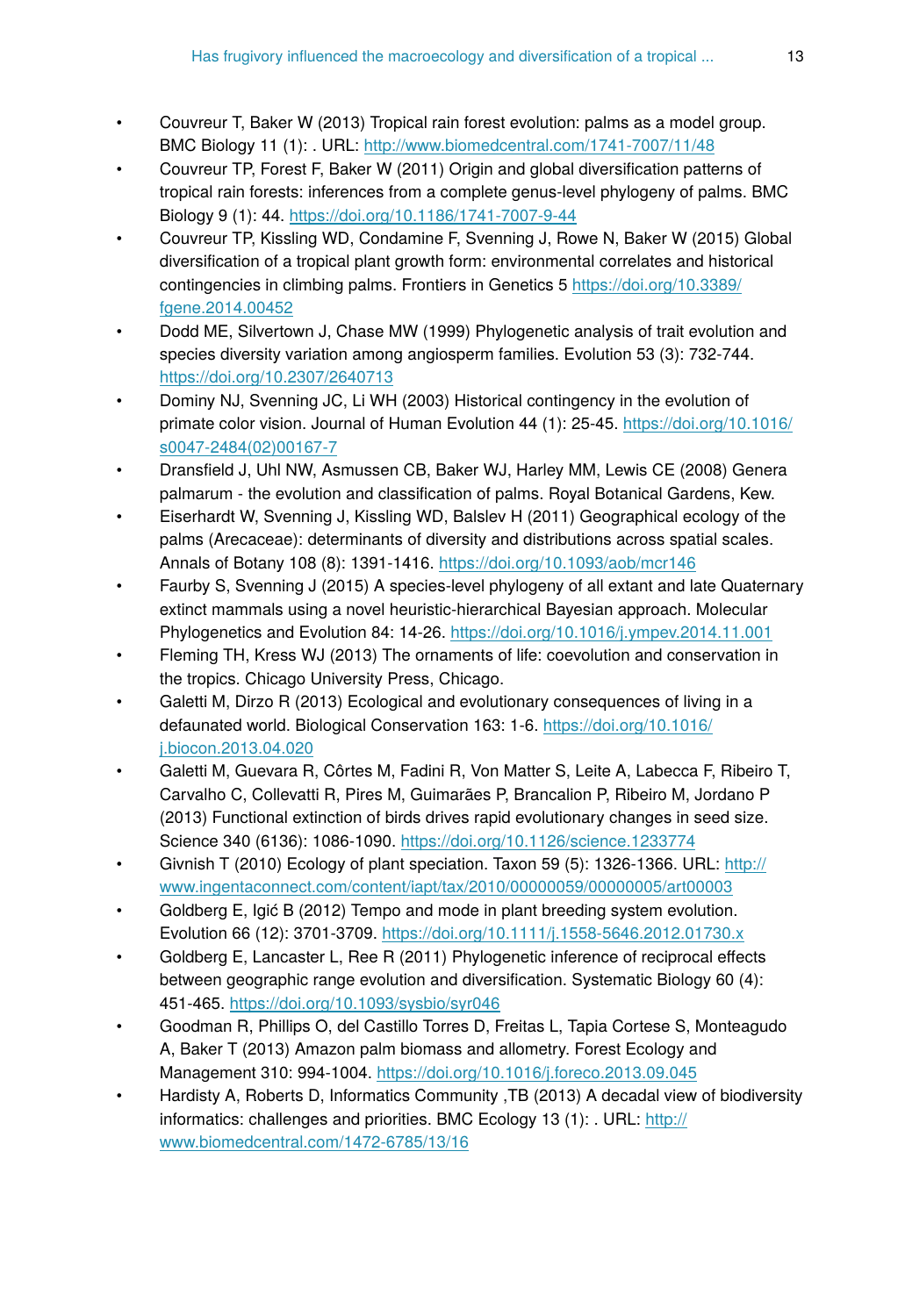- Herrera C (2002) Correlated evolution of fruit and leaf size in bird-dispersed plants: species-level variance in fruit traits explained a bit further? Oikos 97 (3): 426-432. <https://doi.org/10.1034/j.1600-0706.2002.970312.x>
- Herrera CM (1992) Interspecific variation in fruit shape allometry, phylogeny, and adaptation to dispersal agents. Ecology 73 (5): 1832-1841. [https://](https://doi.org/10.2307/1940034) [doi.org/10.2307/1940034](https://doi.org/10.2307/1940034)
- Howe HF, Smallwood J (1982) Ecology of seed dispersal. Annual Review of Ecology and Systematics 13: 201‑228. <https://doi.org/10.1146/annurev.es.13.110182.001221>
- Jansen P, Hirsch B, Emsens W, Zamora-Gutierrez V, Wikelski M, Kays R (2012) Thieving rodents as substitute dispersers of megafaunal seeds. Proceedings of the National Academy of Sciences 109 (31): 12610‑12615. [https://doi.org/10.1073/](https://doi.org/10.1073/pnas.1205184109) [pnas.1205184109](https://doi.org/10.1073/pnas.1205184109)
- Jetz W, Thomas GH, Joy JB, Hartmann K, Mooers AO (2012) The global diversity of birds in space and time. Nature 491 (7424): 444‑448. [https://doi.org/10.1038/](https://doi.org/10.1038/nature11631) [nature11631](https://doi.org/10.1038/nature11631)
- Jordano P (1995) Angiosperm fleshy fruits and seed dispersers a comparative analysis of adaptation and constraints in plant-animal interactions. American Naturalist 145 (2): 163‑191.<https://doi.org/10.1086/285735>
- Kissling WD, Carl G (2008) Spatial autocorrelation and the selection of simultaneous autoregressive models. Global Ecology and Biogeography 17 (1): 59‑71. [https://](https://doi.org/10.1111/j.1466-8238.2007.00334.x) [doi.org/10.1111/j.1466-8238.2007.00334.x](https://doi.org/10.1111/j.1466-8238.2007.00334.x)
- Kissling WD, Schleuning M (2015) Multispecies interactions across trophic levels at macroscales: retrospective and future directions. Ecography 38 (4): 346-357. [https://](https://doi.org/10.1111/ecog.00819) [doi.org/10.1111/ecog.00819](https://doi.org/10.1111/ecog.00819)
- Kissling WD, Böhning-Gaese K, Jetz W (2009) The global distribution of frugivory in birds. Global Ecology and Biogeography 18 (2): 150-162. [https://doi.org/10.1111/](https://doi.org/10.1111/j.1466-8238.2008.00431.x) [j.1466-8238.2008.00431.x](https://doi.org/10.1111/j.1466-8238.2008.00431.x)
- Kissling WD, Sekercioglu C, Jetz W (2012a) Bird dietary guild richness across latitudes, environments and biogeographic regions. Global Ecology and Biogeography 21 (3): 328‑340. <https://doi.org/10.1111/j.1466-8238.2011.00679.x>
- Kissling WD, Eiserhardt W, Baker W, Borchsenius F, Couvreur TP, Balslev H, Svenning J (2012b) Cenozoic imprints on the phylogenetic structure of palm species assemblages worldwide. Proceedings of the National Academy of Sciences of the United States of America 109 (19): 7379‑7384. [https://doi.org/10.1073/](https://doi.org/10.1073/pnas.1120467109) [pnas.1120467109](https://doi.org/10.1073/pnas.1120467109)
- Kissling WD, Baker W, Balslev H, Barfod A, Borchsenius F, Dransfield J, Govaerts R, Svenning J (2012c) Quaternary and pre-Quaternary historical legacies in the global distribution of a major tropical plant lineage. Global Ecology and Biogeography 21 (9): 909‑921. <https://doi.org/10.1111/j.1466-8238.2011.00728.x>
- Kissling WD, Dalby L, Fløjgaard C, Lenoir J, Sandel B, Sandom C, Trøjelsgaard K, Svenning J (2014) Establishing macroecological trait datasets: digitalization, extrapolation, and validation of diet preferences in terrestrial mammals worldwide. Ecology and Evolution 4 (14): 2913‑2930.<https://doi.org/10.1002/ece3.1136>
- Kissling WD, Dormann C, Groeneveld J, Hickler T, Kühn I, McInerny G, Montoya J, Römermann C, Schiffers K, Schurr F, Singer A, Svenning J, Zimmermann N, O'Hara R (2012) Towards novel approaches to modelling biotic interactions in multispecies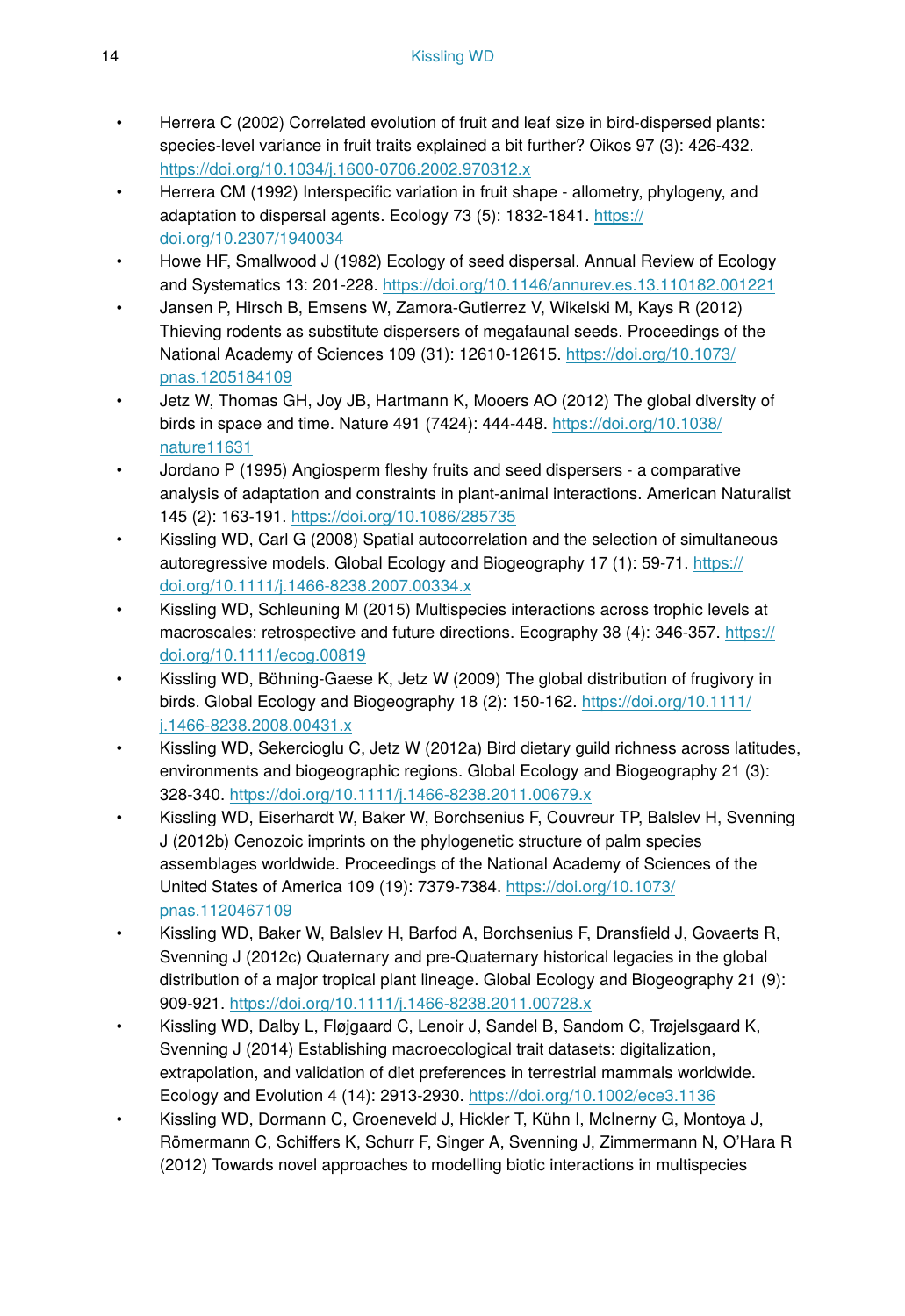assemblages at large spatial extents. Journal of Biogeography 39 (12): 2163‑2178. <https://doi.org/10.1111/j.1365-2699.2011.02663.x>

- Lomascolo S, Levey D, Kimball R, Bolker B, Alborn H (2010) Dispersers shape fruit diversity in *Ficus* (Moraceae). Proceedings of the National Academy of Sciences 107 (33): 14668‑14672. <https://doi.org/10.1073/pnas.1008773107>
- Lord JM (2004) Frugivore gape size and the evolution of fruit size and shape in southern hemisphere floras. Austral Ecology 29 (4): 430‑436. [https://doi.org/10.1111/](https://doi.org/10.1111/j.1442-9993.2004.01382.x) [j.1442-9993.2004.01382.x](https://doi.org/10.1111/j.1442-9993.2004.01382.x)
- Mack AL (1993) The sizes of vertebrate-dispersed fruits a Netropical-Paleotropical comparison. American Naturalist 142 (5): 840‑856.<https://doi.org/10.1086/285575>
- Maddison W, Midford P, Otto S (2007) Estimating a binary character's effect on speciation and extinction. Systematic Biology 56 (5): 701-710. [https://](https://doi.org/10.1080/10635150701607033) [doi.org/10.1080/10635150701607033](https://doi.org/10.1080/10635150701607033)
- Morlon H (2014) Phylogenetic approaches for studying diversification. Ecology Letters 17 (4): 508‑525. <https://doi.org/10.1111/ele.12251>
- Niklas K (1994) Plant allometry the scaling of form and process. University of Chicago Press, Chicago and London.
- Onstein R, Carter R, Xing Y, Linder HP (2014) Diversification rate shifts in the Cape Floristic Region: The right traits in the right place at the right time. Perspectives in Plant Ecology Evolution and Systematics 16 (6): 331‑340. [https://doi.org/10.1016/](https://doi.org/10.1016/j.ppees.2014.08.002) [j.ppees.2014.08.002](https://doi.org/10.1016/j.ppees.2014.08.002)
- Pagel M (1999) Inferring the historical patterns of biological evolution. Nature 401 (6756): 877‑884.<https://doi.org/10.1038/44766>
- Pennisi E (2005) What determines species diversity. Science 309 (5731): 90‑90. [https://](https://doi.org/10.1126/science.309.5731.90) [doi.org/10.1126/science.309.5731.90](https://doi.org/10.1126/science.309.5731.90)
- Rabosky D (2014) Automatic detection of key innovations, rate shifts, and diversitydependence on phylogenetic trees. Plos One 9 (2): . [https://doi.org/10.1371/](https://doi.org/10.1371/journal.pone.0089543) [journal.pone.0089543](https://doi.org/10.1371/journal.pone.0089543)
- Rabosky D, Santini F, Eastman J, Smith S, Sidlauskas B, Chang J, Alfaro M (2013) Rates of speciation and morphological evolution are correlated across the largest vertebrate radiation. Nat Commun 4<https://doi.org/10.1038/ncomms2958>
- Sala OE, Chapin FS, Armesto JJ, Berlow E, Bloomfield J, Dirzo R, Huber-Sanwald E, Huenneke LF, Jackson RB, Kinzig A, Leemans R, Lodge DM, Mooney HA, Oesterheld M, Poff NL, Sykes MT, Walker BH, Walker M, Wall DH (2000) Biodiversity - Global biodiversity scenarios for the year 2100. Science 287 (5459): 1770-1774. URL: [://000085775300030](http://%3CGo%20to%20ISI%3E://000085775300030)
- Sandom C, Dalby L, Fløjgaard C, Kissling WD, Lenoir J, Sandel B, Trøjelsgaard K, Ejrnæs R, Svenning J (2013) Mammal predator and prey species richness are strongly linked at macroscales. Ecology 94 (5): 1112‑1122. <https://doi.org/10.1890/12-1342.1>
- Sekercioglu CH (2006) Increasing awareness of avian ecological function. Trends in Ecology & Evolution 21 (8): 464‑471.<https://doi.org/10.1016/j.tree.2006.05.007>
- Shan H, Kattge J, Reich PB, Banerjee A, Schrodt F, Reichstein M (2012) Gap filling in the plant kingdom—trait prediction using hierarchical probabilistic matrix factorization. Proceedings of the 29 th International Conference on Machine Learning (ICML-12) 1303‑1310.
- Stournaras K, Lo E, Böhning-Gaese K, Cazetta E, Matthias Dehling D, Schleuning M, Stoddard MC, Donoghue M, Prum R, Martin Schaefer H (2013) How colorful are fruits?